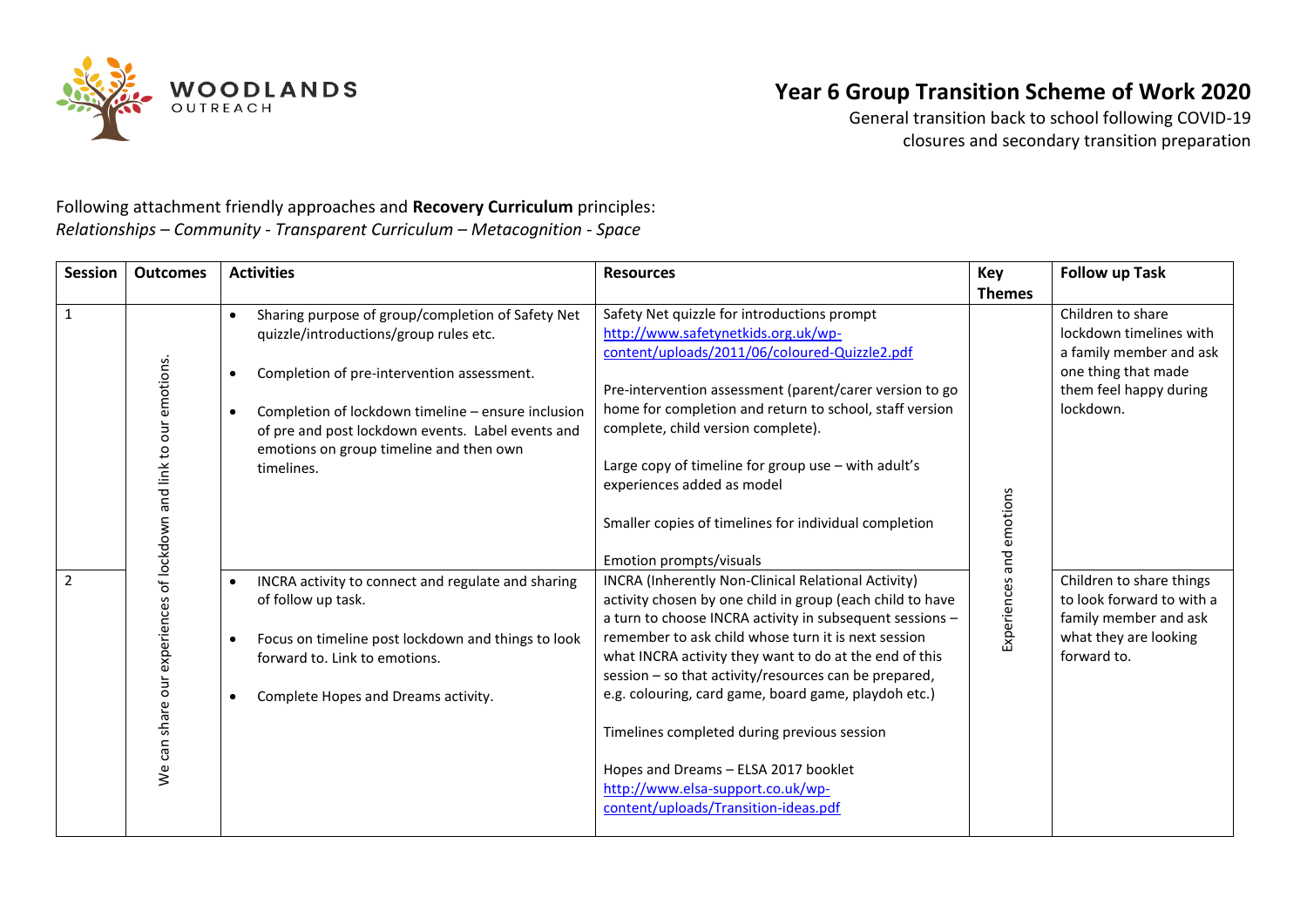

| $\overline{\mathbf{3}}$ | can recognise the importance of key relationships<br>in school and discuss thoughts about future<br>relationships.<br>$\mathsf{y}_\mathsf{e}$           | $\bullet$<br>$\bullet$ | INCRA activity to connect and regulate and sharing<br>of follow up task.<br>Opportunity to bring Primary phase to a conclusion<br>- complete selected activities from ELSA Primary<br>School Memory Book.                                                                                                                                                                                                                                                                                                                              | <b>INCRA</b> activity<br>ELSA Primary School Memory Book https://www.elsa-<br>support.co.uk/downloads/primary-school-memory-<br>book-item-367/                                                                                                                                                                                                                                                                                                                      | Relationships                         | Children to share their<br>most special memory of<br>primary school with a<br>friend/family member. |
|-------------------------|---------------------------------------------------------------------------------------------------------------------------------------------------------|------------------------|----------------------------------------------------------------------------------------------------------------------------------------------------------------------------------------------------------------------------------------------------------------------------------------------------------------------------------------------------------------------------------------------------------------------------------------------------------------------------------------------------------------------------------------|---------------------------------------------------------------------------------------------------------------------------------------------------------------------------------------------------------------------------------------------------------------------------------------------------------------------------------------------------------------------------------------------------------------------------------------------------------------------|---------------------------------------|-----------------------------------------------------------------------------------------------------|
| $\overline{4}$          |                                                                                                                                                         | $\bullet$<br>$\bullet$ | INCRA activity to connect and regulate and sharing<br>of follow up task.<br>Record video clip messages or write letters to key<br>members of staff in primary thanking them and<br>saying goodbye. Also include letters to staff/friends<br>in case they haven't all returned to school before<br>summer holidays.<br>Use completed letters/activities etc to create a<br>memory box/scrap book.                                                                                                                                       | <b>INCRA</b> activity<br>iPad for recording messages/clips<br>Paper, pens, boxes, scrap books, craft resources for<br>decoration                                                                                                                                                                                                                                                                                                                                    |                                       | Children to send/give<br>their letters/recorded<br>clips to chosen staff<br>members/friends.        |
| $\overline{5}$          | We can share worries about changing<br>share what we are looking<br>to about changing schools.<br>schools.<br>forward<br>can<br>$\mathsf{v}^\mathsf{e}$ | $\bullet$              | INCRA activity to connect and regulate and sharing<br>of follow up task.<br>YoungMinds 'Change Tunnel' activity<br>Same/different activity - what will change between<br>primary and secondary setting, but also what might<br>have changed within the secondary setting itself<br>due to Covid e.g. smaller class sizes, staggered<br>starts/breaks, social distancing etc and<br>understanding the reason for these changes.<br>Explain next week's virtual meetings and make a list<br>of group questions to ask staff/Y7 students. | <b>INCRA</b> activity<br>YoungMinds Y6 Activities booklet - Change Tunnel<br>activity https://youngminds.org.uk/media/2882/ym-fyf-<br>teacher-resource-year-6.pdf<br>Same/different sorting cards<br>2 hoops (for sorting into physical Venn diagram)<br>Camera/iPad to take photo of completed sorting and<br>print for each child (also need to keep for session 9)<br>Forward questions to secondary staff/Y7 students in<br>preparation for next week's session | Anxieties, optimism and relationships | Children to share photo<br>of completed sorting with<br>friend or family member.                    |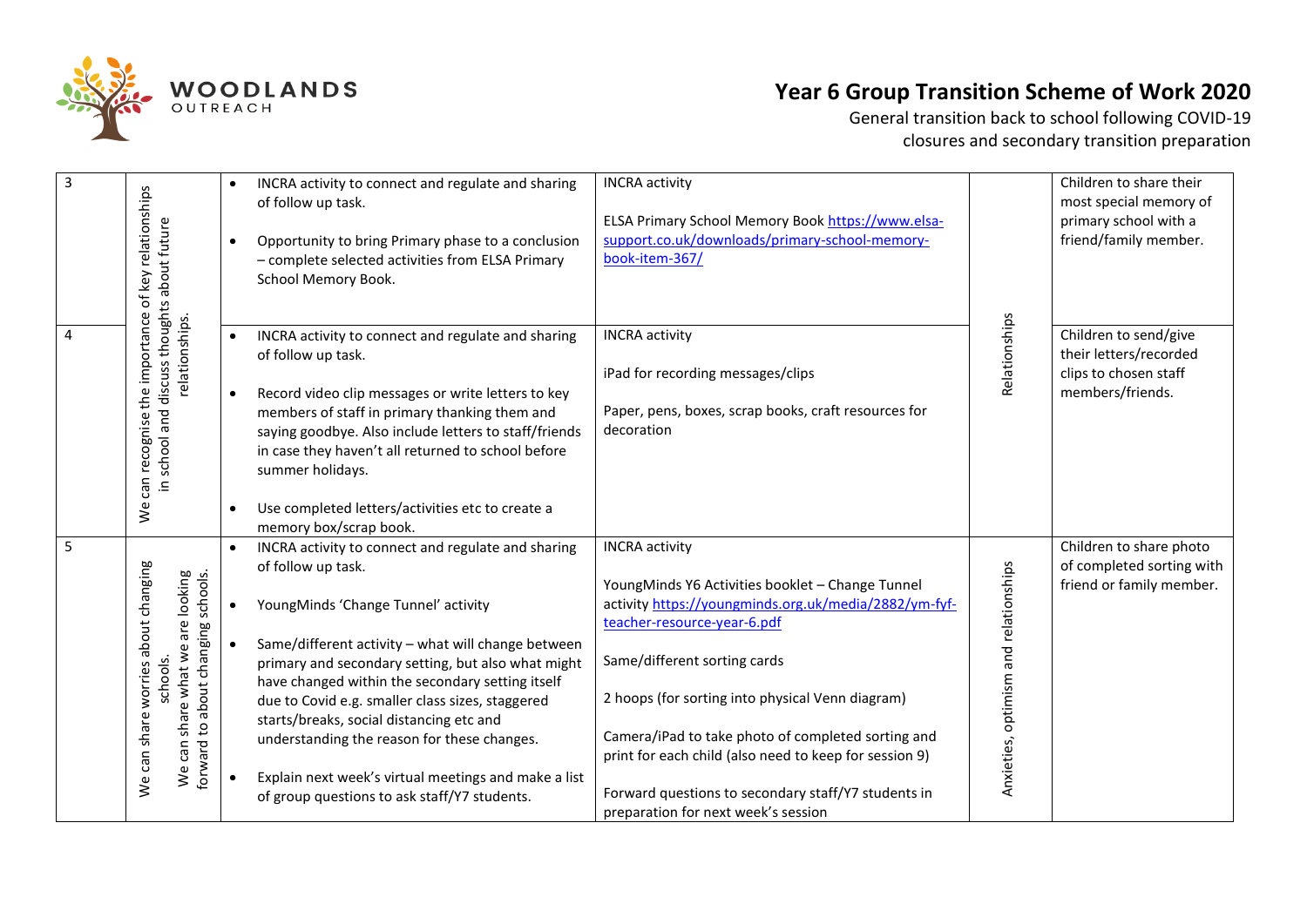

| 6              |                                                                                               | $\bullet$<br>$\bullet$<br>$\bullet$<br>$\bullet$ | INCRA activity to connect and regulate and sharing<br>of follow up task.<br>https://youngminds.org.uk/get-involved/campaign-<br>with-us/beano-and-youngminds/#mandi-starts-<br>secondary-school as discussion stimulus.<br>Time with key members of staff in secondary<br>and/or virtual interviews with current Y7 students.<br>Opportunity to ask questions (pre-prepared in last<br>session) and hear positive messages about<br>secondary school.<br>Create a positive affirmation visual card to keep in<br>bag/pencil case in secondary (boundary object).                                                  | <b>INCRA</b> activity<br>Pre-arrange virtual meetings - prep Y7 and secondary<br>staff about positive focus - need to focus on things to<br>look forward to, key support staff, positive messages<br>etc.<br>Examples of positive affirmation cards/posters<br>https://theinspiredtreehouse.com/printable-cards-<br>positive-affirmations-for-kids/<br>Blank cards to use to create own positive affirmation<br>cards                                                                                                            |                    | Children to record one<br>thing each that they are<br>looking forward to about<br>secondary school - these<br>will be emailed to key<br>secondary school staff<br>and a reply shared next<br>session. |
|----------------|-----------------------------------------------------------------------------------------------|--------------------------------------------------|-------------------------------------------------------------------------------------------------------------------------------------------------------------------------------------------------------------------------------------------------------------------------------------------------------------------------------------------------------------------------------------------------------------------------------------------------------------------------------------------------------------------------------------------------------------------------------------------------------------------|----------------------------------------------------------------------------------------------------------------------------------------------------------------------------------------------------------------------------------------------------------------------------------------------------------------------------------------------------------------------------------------------------------------------------------------------------------------------------------------------------------------------------------|--------------------|-------------------------------------------------------------------------------------------------------------------------------------------------------------------------------------------------------|
| $\overline{7}$ | We can learn new strategies for calming our minds and<br>bodies when feeling worried/anxious. | $\bullet$<br>$\bullet$                           | INCRA activity to connect and regulate and sharing<br>of follow up task.<br>Complete YoungMinds Finding your Balance activity<br>to learn how to regulate our bodies.<br>Watch Hampshire CAMHS make your own self-<br>soothe box animation (YouTube link in resources).<br>Share own self-soothe box (previously created) and<br>explain reasoning behind items included (focusing<br>on the senses, emotions, relationships, experiences<br>etc). Share purpose of self soothe box and different<br>examples of when and how to use.<br>Discuss and share ideas before planning individual<br>self-soothe boxes. | <b>INCRA</b> activity<br>YoungMinds Finding Your Balance activity -<br>https://youngminds.org.uk/media/2908/finding-your-<br>balance.pdf<br>Hampshire CAMHS self-soothe box animation -<br>https://www.youtube.com/watch?v=OyfgodSSdV4#acti<br>on=share<br>Self soothe box planning sheets (need to gather items<br>before next session)<br>Letter to parents/carers explaining self-soothe boxes<br>and requesting items that cannot be sourced in school<br>(send home with completed item request based on<br>planning sheet) | Managing anxieties | Children to ask a family<br>member/member of staff<br>to help them to gather<br>planned items ahead of<br>next session (anything<br>that school staff can't<br>source e.g. family<br>photos).         |
| 8              |                                                                                               |                                                  | INCRA activity to connect and regulate and sharing<br>of follow up task.                                                                                                                                                                                                                                                                                                                                                                                                                                                                                                                                          | <b>INCRA</b> activity<br>Items for self-soothe boxes (see plans from last session)                                                                                                                                                                                                                                                                                                                                                                                                                                               |                    | Children to take their<br>self-soothe boxes                                                                                                                                                           |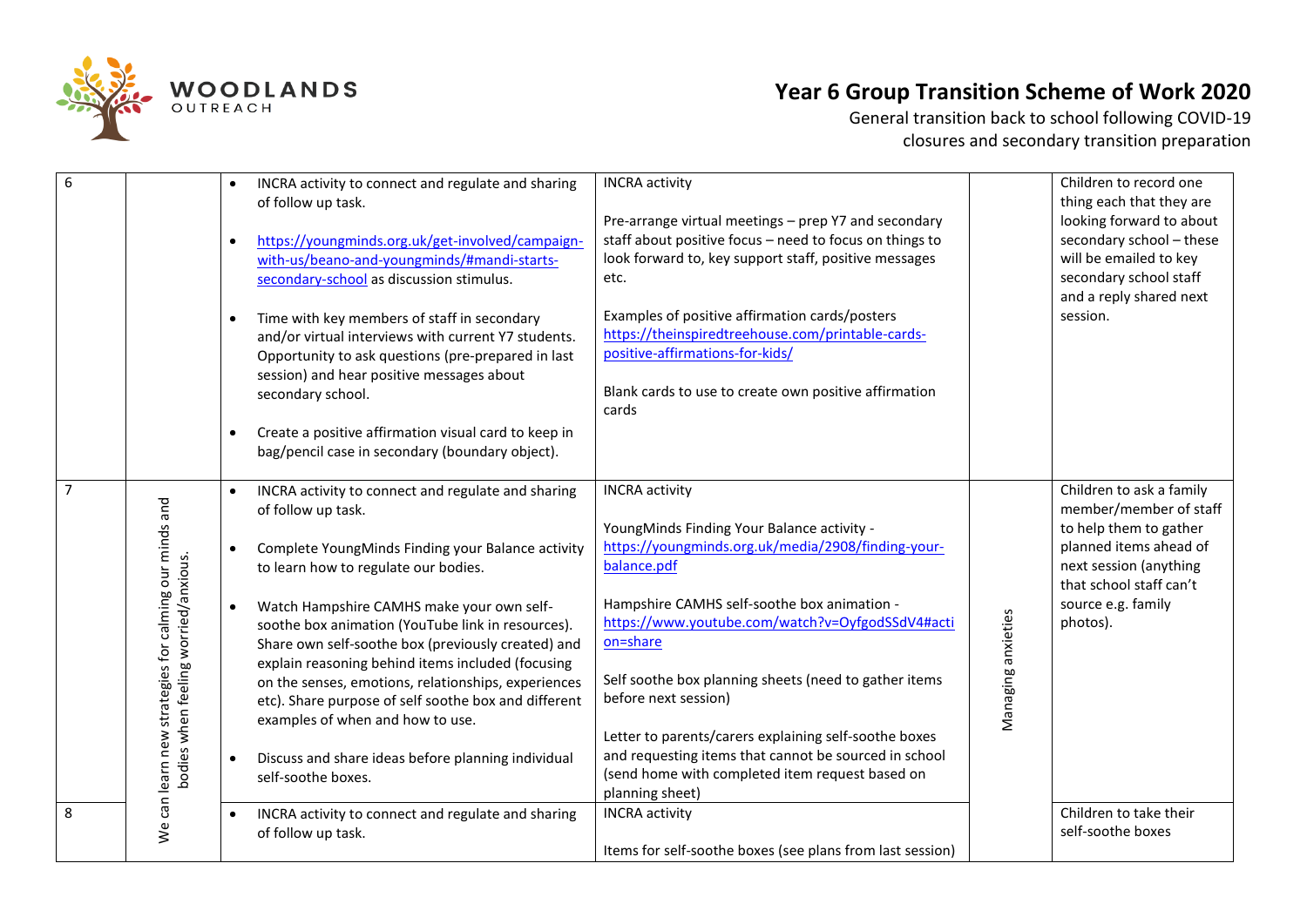

|    |                                                             | $\bullet$                           | Use items planned last week and boxes to create<br>individual self-soothe boxes.                                                                                                                                                                                                                                                                                                                                                                                                                                                                                          | Boxes and craft resources                                                                                                                                                                                                                                                                                                                                                                                                  |            | home/to class (their<br>choice) and use.                                                                |
|----|-------------------------------------------------------------|-------------------------------------|---------------------------------------------------------------------------------------------------------------------------------------------------------------------------------------------------------------------------------------------------------------------------------------------------------------------------------------------------------------------------------------------------------------------------------------------------------------------------------------------------------------------------------------------------------------------------|----------------------------------------------------------------------------------------------------------------------------------------------------------------------------------------------------------------------------------------------------------------------------------------------------------------------------------------------------------------------------------------------------------------------------|------------|---------------------------------------------------------------------------------------------------------|
|    |                                                             | $\bullet$                           | Use scenario cards to role play using self soothe<br>boxes.                                                                                                                                                                                                                                                                                                                                                                                                                                                                                                               | Scenario cards                                                                                                                                                                                                                                                                                                                                                                                                             |            |                                                                                                         |
| 9  | We can develop key skills that we need for changing schools | $\bullet$<br>$\bullet$<br>$\bullet$ | INCRA activity to connect and sharing of follow up<br>task.<br>Link with same/different type activity as previously<br>completed.<br>Share completed tool box and each tool with<br>written skill on. Explain that each of the tools have<br>a skill written on them that we will learn together in<br>readiness for starting secondary school [spanner -<br>pack a bag, hammer - understand a timetable, etc].<br>Once we have learned a skill, each child will write<br>on the tool and add that tool to their toolboxes.<br>Focus on 2 skills and complete appropriate | <b>INCRA</b> activity<br>Photograph of previously sorted same/different activity<br>in session 5<br>Previously completed tool box and tools with key skills<br>written on (use template and complete prior to session<br>as example)<br>Sets of tool boxes and tools for each child (see template<br>sheet)<br>Pencils for children to write the skill on tools as<br>complete<br>Timetables, bags and books to pack, etc. | Key skills | Children to choose a<br>friend/family member of<br>staff to teach one of the<br>learned skills to.      |
|    |                                                             |                                     | activities, e.g. I can colour code a timetable for<br>secondary. I can understand and read a timetable<br>for secondary.                                                                                                                                                                                                                                                                                                                                                                                                                                                  |                                                                                                                                                                                                                                                                                                                                                                                                                            |            |                                                                                                         |
| 10 |                                                             | $\bullet$                           | INCRA activity to connect and sharing of follow up<br>task.<br>Recap on tool boxes and tools/skills from last<br>session.<br>Focus on last 2 skills and complete appropriate<br>activities, e.g. I can pack a bag for secondary using a<br>timetable. I can plan time to do my homework for                                                                                                                                                                                                                                                                               | <b>INCRA</b> activity<br>Previously completed tool box and tools with key skills<br>written on<br>Sets of tool boxes and tools for each child<br>Timetables, bags and books to pack, etc.                                                                                                                                                                                                                                  |            | Children to choose a<br>friend/family member to<br>share completed tool box<br>and learned skills with. |
|    |                                                             |                                     | secondary.                                                                                                                                                                                                                                                                                                                                                                                                                                                                                                                                                                |                                                                                                                                                                                                                                                                                                                                                                                                                            |            |                                                                                                         |